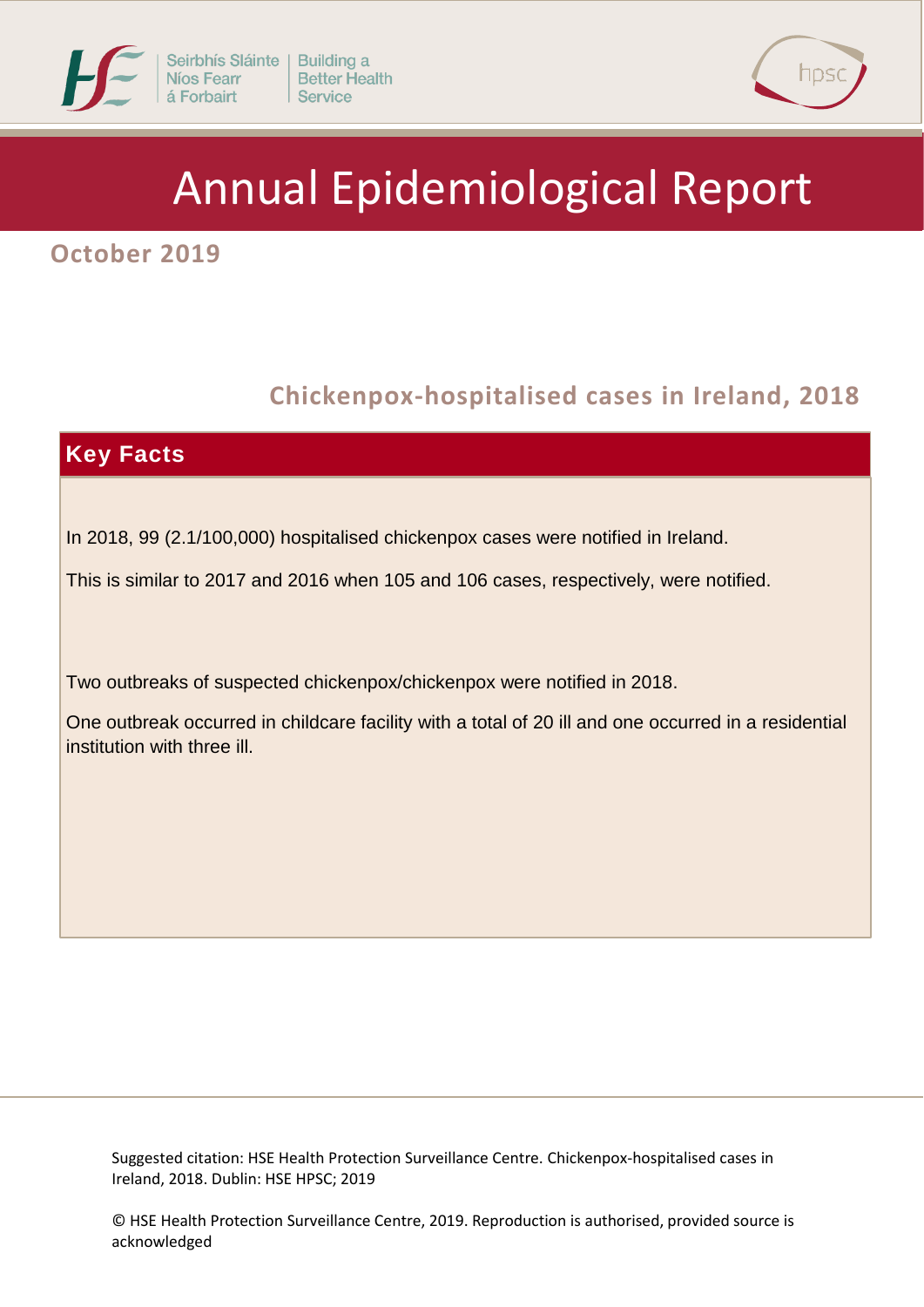## **Chickenpox-hospitalised cases**

The Health Act, 1947 entitles the Minister for Health to declare by regulation diseases that are infectious, covered by legislation and that require notification to a Medical Officer of Health. The infectious diseases notifiable in Ireland are regulated in the 1981 Infectious Diseases Regulations. The amendment S.I. No. 452 of 2011 to these regulations specified for the first time the disease chickenpox, hospitalised cases only, as notifiable. Chickenpox is caused by varicella-zoster virus. The case definition is available at [www.hpsc.ie.](http://www.hpsc.ie/)

In 2018, 99 (2.1/100,000) hospitalised chickenpox cases were notified in Ireland compared to 105 (2.2/100,000) in 2017, 106 (2.2/100,000) in 2016 and 69 (1.4/100,000) in 2015. In 2018, the largest number of cases was in the HSE E (table 1). Of the 99 cases, 68 (69%) were classified as confirmed, none as probable and 31 (31%) as possible. The highest age specific incidence rates were in those aged less than five years (figure 1). Of the 105 cases, 42 (42%) were female and 56 (57%) were male while sex was unreported for one case (1%). Two cases, both adults, were reported to have encephalitis, 17 cases were reported as not having encephalitis while it was unknown or unreported for the remaining 80 cases. One case, in the age group 55-64 years, was reported as having died but the cause of death was recorded on CIDR as not known.

| <b>HSE Area</b>  | <b>Number</b> | <b>CIR</b> |
|------------------|---------------|------------|
| <b>HSE E</b>     | 54            | 3.2        |
| <b>HSE M</b>     | 9             | 3.1        |
| <b>HSE MW</b>    | 4             | 1.0        |
| <b>HSE NE</b>    | 14            | 3.0        |
| <b>HSE NW</b>    | 3             | 1.2        |
| <b>HSE SE</b>    | 5             | 1.0        |
| HSE <sub>S</sub> | 4             | 0.6        |
| HSE W            | 6             | 1.3        |
| <b>Total</b>     | 99            | 2.1        |

#### **Table 1. Number of notified hospitalised chickenpox cases and the crude incidence rate per 100,000 population (CIR) by HSE Area in 2018**